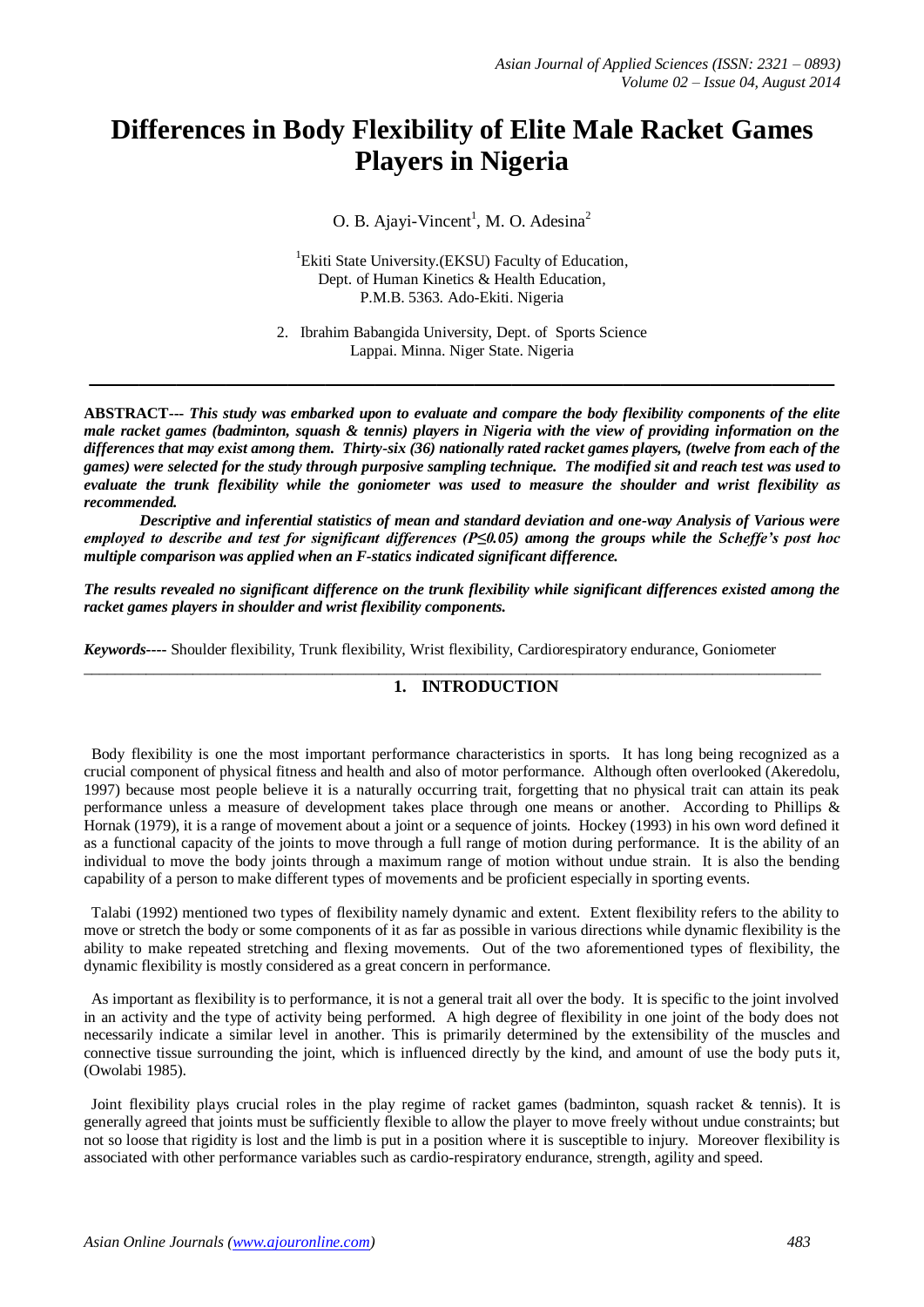It is in the light of these that the researchers evaluated the flexibility components of the racket games players with the view of determining and providing information on the differences that may exist among the three groups of players.

## **2. HYPOTHESES**

- 1. There will be no significant difference in trunk flexibility among the elite male racket games players in Nigeria.
- 2. There will be no significant difference in shoulder flexibility among the elite male racket games players in Nigeria.
- 3. There will be no significant difference in wrist flexibility among the elite male racket games players in Nigeria.

# **3. METHODS AND PROCEDURE**

 The Ex-post-facto research design was employed in the conduct of this work. The population for the study comprised all nationally rated male racket games players out of which thirty-six (36) players were sampled through the purposive sampling technique. Twelve players from each of the games (Badminton, Squash racket & Tennis).

 The Sit and Reach test was used to evaluate the trunk flexibility as described by Phillips & Hornak (1979) while the goniometre was used to evaluate the flexibility of the shoulder and wrist joints of the dominant arms as described by Fahey, Insel & Roth (2003).

 The mean and standard deviation were used to describe the data while one way Analysis of Variance (ANOVA) was employed to determine the significant differences in the selected variables among the groups at 0.05 level of significance. Scheffe's post hoc multiple comparison method was applied when an F-static indicated significant difference to determine which of the means were significantly different from the other.

# **4. RESULTS AND DISCUSSION**

 The results are presented in Tables 1, 2 and 3. The results of the descriptive statistics of the flexibility components of the racket games players appear on Table 1 while the ANOVA summaries for the same components are in Table 2 and Table 3 shows the Scheffe's Post-Hoc comparison of group means.

| <b>Variables</b>        | <b>Badminton</b> |            |            | Squash Racket $(N=12)$ |            |          | <b>Tennis</b> |            |          |
|-------------------------|------------------|------------|------------|------------------------|------------|----------|---------------|------------|----------|
|                         | $(N=12)$         |            |            |                        |            |          | $(N=12)$      |            |          |
|                         | X                | <b>SD</b>  | Range      | X                      | <b>SD</b>  | Range    | X             | <b>SD</b>  | Range    |
| Trunk flexibility (cm)  | 17.00            | $\pm 1.07$ | $15.00-$   | 17.00                  | $\pm 0.84$ | $15.00-$ | 16.50         | $\pm 0.78$ | $15.50-$ |
|                         |                  |            | 1850       |                        |            | 18.50    |               |            | 17.50    |
| Shoulder flexibility    | 96.75            | $\pm$ 5.53 | $90 - 106$ | 93.75                  | $\pm 2.10$ | 90-97    | 99.50         | ±4.42      | 94-108   |
| (flexion)(deg)          |                  |            |            |                        |            |          |               |            |          |
| Wrist flexibility (deg) |                  |            |            |                        |            |          |               |            |          |
| Flexion                 | 81.42            | $\pm 3.87$ | $75 - 88$  | 76-82                  | ±4.45      | 68-84    | 70.50         | $\pm 2.94$ | 66-74    |
| Extension               | 80.25            | $\pm 3.27$ | 75-86      | 76.75                  | ±4.45      | 70-82    | 72.42         | $\pm$ 5.23 | 66-88    |

## **Table 1: Descriptive Statistics of Flexibility Components of Racket Games Players**

The mean values for trunk flexibility on Table 1was 17.00cm  $\pm$  1.07 with a range of 15.00cm – 18.50cm for Badminton players, 17.00cm  $\pm$  0.84 with the range of 15.50cm – 18.50cm for the Squash racket players and 16.50cm  $\pm$  0.78 with the range of 15.50cm – 17.50cm for the Tennis players.

The mean values for shoulder flexibility in flexion movement were  $96.75^{\circ} \pm 5.53$  with the range from  $90^{\circ} - 106^{\circ}$  for the badminton players,  $93.75^{\circ}$ ±2.10 with the range from  $90^{\circ}$  –  $96^{\circ}$  for the squash racket players and 99.50±4.42 with the range from  $94^{\circ}$ -108<sup>°</sup> for the tennis players.

The table also shows that the mean values for wrist flexibility in flexion movement were  $81.42^{\circ} \pm 3.87$  with the range from  $75^{\circ}$ -88<sup>0</sup> for the badminton players,  $76.82^{\circ}$ ±4.45 with the range from  $68^{\circ}$ -84<sup>0</sup> for squash racket players and  $70.50^{\circ}$ ±2.94 with a range of 66<sup>°</sup>-74<sup>°</sup> for the Tennis players.

In the extension movement of the wrist, a mean value of  $80.25^{\circ} \pm 3.27$  with a range of  $75^{\circ} \text{-} 86^{\circ}$  was obtained for the badminton players,  $76.75^{\circ}$ ±4.45 with a range of  $70^{\circ}$ -82<sup>°</sup> for the squash racket players while the tennis players obtained a mean value of  $72.45^{\circ}$  ± 5.23 with a range of 66<sup>0</sup>-80<sup>0</sup>.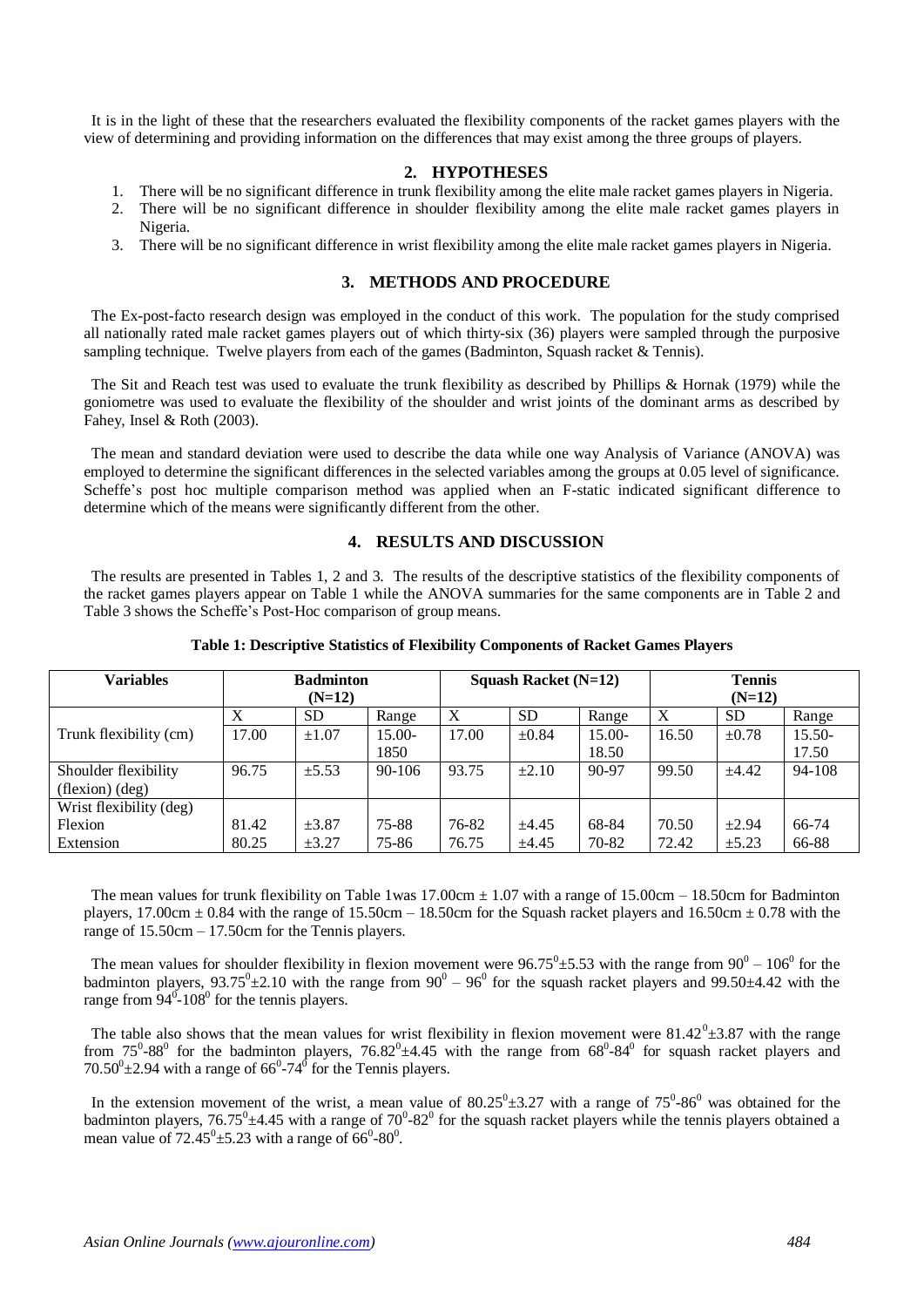| <b>Variable</b> | of<br><b>Source</b> | <b>SS</b>  | Df             | Ms     | <b>F.</b> Ratio | <b>Probability</b> |
|-----------------|---------------------|------------|----------------|--------|-----------------|--------------------|
|                 | variation           |            |                |        |                 |                    |
| Trunk           | <b>BG</b>           | 0.89       | $\overline{2}$ | 0.45   | 0.54            | 0.588              |
| Flexibility     | WG                  | 27.27      | 33             | 0.83   |                 |                    |
|                 | Total               | 28.16      | 35             |        |                 |                    |
| Shoulder        | <b>BG</b>           | 198.50     | $\overline{2}$ | 99.25  | 5.46            | 0.009              |
| Flexibility     | WG                  | 599.50     | 33             | 18.17  |                 |                    |
| (Flexion)       | Total               | 798.00     | 35             |        |                 |                    |
| Wrist           | <b>BG</b>           | 721.17     | 2              | 360.58 | 24.92           | 0.000              |
| Flexibility     | <b>WG</b>           | 477.58     | 33             | 14.47  |                 |                    |
| (Flexion)       | Total               | 1198.75.75 | 35             |        |                 |                    |
| Wrist           | <b>BG</b>           | 369.56     | 2              | 184.78 | 9.57            | 0.001              |
| Flexibility     | WG                  | 637.42     | 33             | 19.32  |                 |                    |
| Extension       | Total               | 1006.98    | 35             |        |                 |                    |

**Table 2: ANOVA Summaries for Flexibility Components of Racket Games Players**

## $F(2,33) = 3.28; P < 0.05$

 Table 2 shows the one-way Analysis of Variance summaries for the flexibility components of the racket games players. The table shows the variance, degree of freedom and f. value obtained for trunk flexibility (flexion shoulder, flexibility and wrist flexibility (flexion & extension). The computed f. ratio for trunk flexibility was 0.54 which was less than the table value of 3.28 indicating that no significant difference existed in trunk flexibility of the male elite racket games players in Nigeria. Therefore the hypothesis stating that there will be no significant difference in trunk flexibility among elite male racket games players in Nigeria was accepted.

### **Table 3: Scheffe's Post-Hoc Comparison of Group Means for Flexibility Components**

| Comparison                 |        |   |        |  |
|----------------------------|--------|---|--------|--|
| <b>Badminton vs Squash</b> |        | ∗ | ∗      |  |
| Racket                     |        |   |        |  |
| <b>Badminton</b> vs Tennis |        | ∗ |        |  |
| Squash racket vs Tennis    | $\ast$ | ∗ | $\ast$ |  |

\*Pairs that are significant at 0.05 level.

## Keys

- 1. Shoulder joint flexibility
- 2a. Wrist joint flexibility (flexion)
- 2b. Wrist joint flexibility (Ext.)
- 3. Trunk flexibility

 The computed f. ratio of 5.46 was obtained for shoulder flexibility which was higher than the table value of 3.28 therefore indicating that a significant difference existed among the three groups of players. The null hypothesis that there will be no significant difference in shoulder flexibility among the male elite racket games players in Nigeria was rejected.

 Also, computed f. ratios of 24.92 and 9.57 were obtained for wrist flexibility both flexion and extension movements respectively. These values were higher than the table value of 3.28 thereby indicating that significant differences existed in these components. The hypothesis that there will be no significant difference in wrist flexibility among the elite male racket games players in Nigeria was rejected.

 The Scheffe's Post-Hoc comparison analysis of the groups on table 3 indicated that the elite male racket games players were all significantly different in shoulder and wrist flexibility components.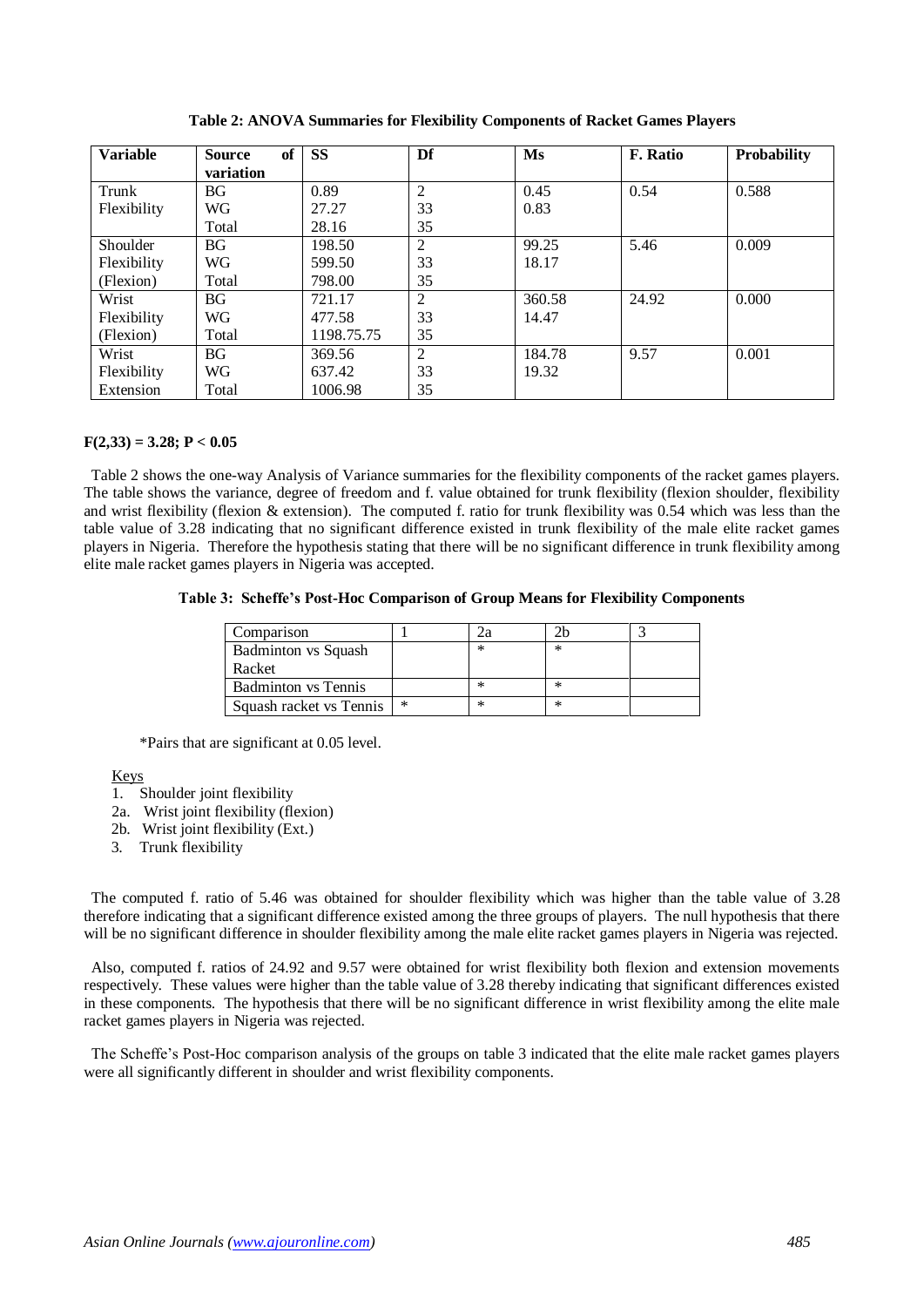## **5. DISCUSSION**

## *Trunk flexibility*

 The mean values of 17.00cm, 17.00cm and 16.50cm for badminton, squash racket and tennis players in this study were different from the mean values reported by other researchers on this same variable. Adeagbo (1987) reported mean values of 34.3cm and 29.6cm for the Kwara State squash racket and badminton players while Talabi (1992) reported a mean value of 34.58cm on nationally rated squash racket players. These differences could be due to the various categories of the players sampled or the evaluation when compared with the classification and ratings provided by protocols. Hockey (1993) and Fahey et al (1998), the mean values were in between above average and good.

 Meanwhile, the values obtained among the racket games players sampled in this study revealed no significant difference in trunk flexibility but better mean values than others compared. This indicated that racket games players are more flexible at the hip region than other athletes compared. It is also surprising to note that the squash racket players in this study did not obtain higher rating than their badminton and tennis counterparts as have been found by Sharp (1980), Adeagbo (1987) and Talabi (1992) in their studies at various times.

 The non-significant differences and the relative high flexibility ratings could be influenced by the nature of the racket games which requires flexibility at the spine on stretching and bending forwards and backwards and may at times be in rotation movements from side to side.

 According to Talabi (1992), the nature of the skills in squash playing requires high body coordination and ability to bend forward and backward in response to the directions of the ball. This also agreed with the assertion of Adegun (1985) that active and trained players would have above average trunk flexibility and Hockey (1993) confirmed that adequate flexibility seems to depend on the amount and intensity of movement of the body parts through ranges of motion regularly.

### *Shoulder Flexibility*

 The mean values obtained in this study were quite different from the findings of Adeagbo (1987) who reported mean values of 38.2cm for the badminton players, 35.5cm for the squash racket players and 39.9cm for the sprinters using shoulder lift tests. They were slightly similar to the findings of Ogundare (1998) who reported mean values of 96.46cm and 94.72cm for University middle distance and sprint swimmers alike.

 Apart from the differences in the calibers of athletes sampled, these differences could be attributed to the test protocols. No doubt there are many test protocols for evaluating shoulder flexibility such as the use of goniometer, tensiometer, flexometer and the field tests of shoulder lift etc.

The results of this study showed significant differences  $(F(2,33)=5.46; P<0.05)$  among the racket games players and that Scheffe's post hoc test analysis on table 3 revealed that the difference between the Squash racket and tennis players accounted for the significant difference observed. This finding highlighted superior shoulder flexibility for the tennis players over and above badminton and squash racket players. Likewise, badminton players possessed a higher mean value than the squash racket players though not significantly different. These findings were supported by the assertion of Sharp (1980) who stated that the racket games players do not require the flexibility of the gymnasts, dancers or high jumpers but they require flexibility at the hamstrings and of the spines and that tennis and badminton players require more shoulder flexibility than players in other two racket games.

 Shoulder flexibility should be a paramount importance in sports skills such as found in tennis and badminton where the technical demands of the various strokes and techniques are high. However, the non significant difference observed between badminton and tennis players in this variable might arise from the fact that both groups of players require shoulder flexibility to facilitate the various strokes and the paces needed in their games.

#### *Wrist Flexibility*

 As important as flexibility at the wrist joint seems to be to the play regime of the racket games, it was surprising that no empirical work could be found by the researchers in relation to tests and measurement of wrist flexibility among the racket games players. This development could be traced to the observation of Talabi (1992) that despite the unanimous agreement on the relative importance of flexibility to performance in sports and its specificity, most people seemed to accept the choice of trunk flexibility tests as good tests for body flexibility. And the usual argument is that the hip joint is of great importance in human motion and of universal importance in any athletic performance and sports.